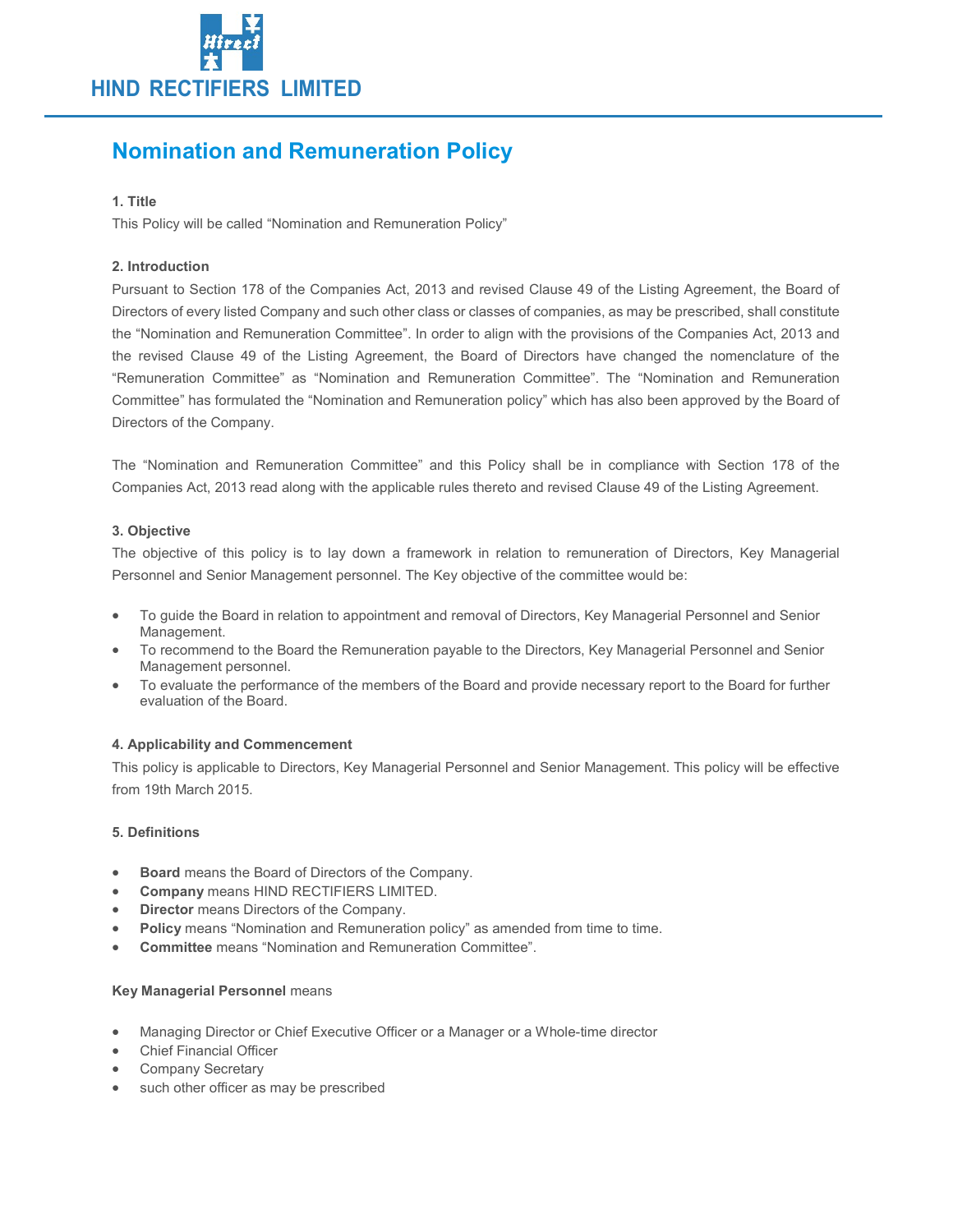

Senior Management means personnel of the company who are members of its core management team excluding the Board of Directors, comprising all members of the management one level below the Executive Directors including Functional Heads.

Executive Director/Managing Director means a Director who is in the whole time employment of the Company and includes a Whole time Director.

Nomination & Remuneration Committee means the Committee of the Board constituted as such under the provisions of section 178 of the Companies Act, 2013 and as per the revised Clause 49 of the Listing Agreement.

Non-Executive Director means a Director who is not in the whole time employment of the Company and includes an Independent Director.

Independent Director means a Director referred to in section 149 of the Companies Act, 2013 and as per the revised Clause 49 of the Listing Agreement.

### 6. Interpretation

The terms that have not been defined in this policy shall have the same meaning as assigned to them in the Companies Act, 2013, Listing Agreement and/or any other rules/laws/ regulations as amended from time to time.

# 7. Role and Duties of the Committee

The Role and Duties of the committee inter alia will be as follows:

- To recommend to the Board the appointment and removal of Directors, Key Managerial Personnel and Senior Management.
- To recommend to the Board the Remuneration payable to the Directors, Key Managerial Personnel and Senior Management personnel.
- To formulate a criteria for determining qualifications, positive attributes and independence of a Director and to recommend to the Board the Policy relating to remuneration for Directors, Key Managerial Personnel and Senior Management.
- Formulate criteria for evaluation of the Independent Directors and the Board.
- To carry out evaluation of every Director's performance.
- Ensure that level and composition of remuneration is reasonable and sufficient, the relationship of remuneration to performance is clear and meets appropriate performance benchmarks.
- To retain, motivate and promote talent and to ensure long term sustainability of talented managerial persons and create competitive advantage.
- Identify persons who are qualified to become Directors and who may be appointed in Senior Management in accordance with the criteria laid down in this policy.
- To ensure that as per the prevailing HR policy of the Company there is an appropriate induction program for newly appointed Key Managerial Personnel new Senior Management personnel.
- To provide the Key Managerial Personnel and Senior Management personnel with reward based fixed and incentive pay which is directly linked to their efforts, performance, dedication, achievement and operations of the Company.
- To recommend to the Board the appointment, removal and the remuneration payable to a relative of a Director.
- To assist the Board in fulfilling its responsibilities.
- To perform such other functions as may be necessary or appropriate for the performance of its duties.

### 8. Membership / Constitution of the Committee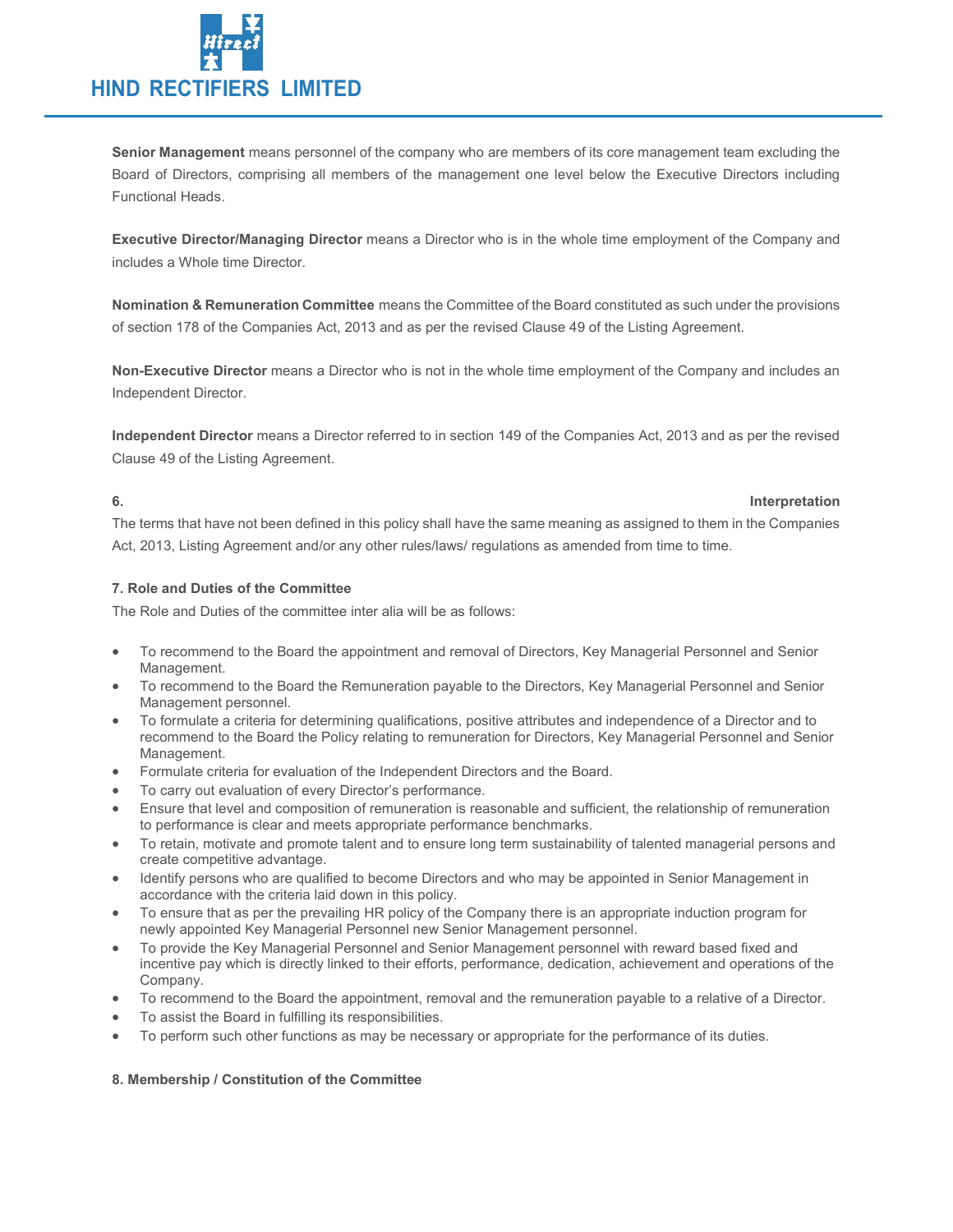

- The Committee shall comprise of at least three (3) Directors, all of whom shall be Non-Executive Directors and at least half shall be Independent.
- The Chairman of the Committee shall be an Independent Director.
- The Chairperson of the Company (whether executive or non-executive) may be appointed as a Member of the Committee but shall not Chair the Committee.
- In the absence of the Chairman, the members of the Committee present at the meeting shall choose one amongst them to act as the Chairman.
- The Board shall reconstitute the Committee as and when required to comply with the provisions of the Companies Act, 2013, Listing Agreement and any other applicable statutory requirement.

# 9. Quorum

Minimum two (2) Directors will constitute a quorum for the Committee meeting.

### 10. Frequency of Meetings

The meeting of the Committee shall be held at least once in a year.

### 11. Appointment and Removal of Directors, Key Managerial Personnal and Senior Management

### 11.1 Selection of Directors , key Managerial Personnal and Senior Management

The selection of Directors can be made in any of the following ways:

- on recommendation of the Chairman or any other Director
- by way of recruitment from outside
- by way of selection from the data bank of Independent Directors maintained by the Government
- from within the Company hierarchy.

The selection of Key Managerial Personnel and Senior Management can be made in any of the following ways:

- by way of recruitment from outside
- from within the Company hierarchy
- or any other way as governed by the prevailing HR. Policy.

### 11.2 Appointment Criteria and Qualifications:

- The person should possess adequate qualification, expertise, skills and experience for the position he / she is considered for appointment. The Committee has the discretion to decide whether qualification, expertise and experience possessed by a person are sufficient / satisfactory for the concerned position.
- Before appointment, the Company shall identify and ascertain the integrity, qualification, expertise and experience of the person for appointment as Director, Key Managerial Personnel and Senior Management Personnel.
- The Committee shall approve the remuneration as well as the appointment, made by the HR Department/ Company of the Senior Management personnel and put forward it the Board. The same shall be done after considering the integrity, qualification, expertise and experience of the person appointed.
- The Committee may call and seek the help of the head of HR Department or any other Company Official including the recommender or a Key Managerial Personnel while approving the appointment.

# 11.3 Term / Tenure

a) Managing Director/Whole-time Director/Executive Director/Manager: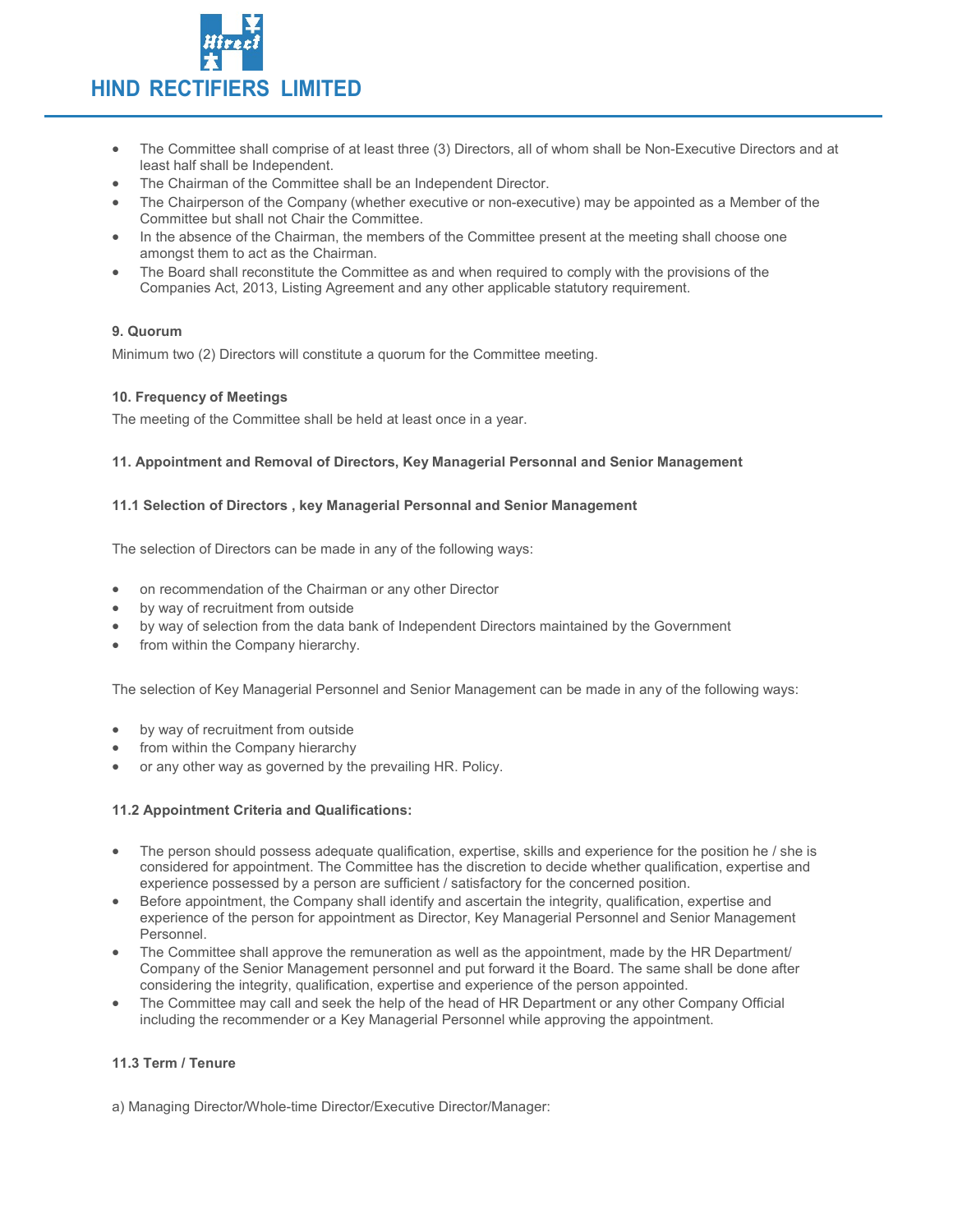

- The Company shall appoint or re-appoint any person as its Managing Director, Executive Chairman or Executive Director or Whole Time Director for a term not exceeding five years at a time. No re-appointment shall be made earlier than one year before the expiry of term.
- The Company shall not appoint or continue the employment of any person as Managing Director/ Executive Chairman/ Whole-time Director/Manager who has attained the age of seventy years. Provided that the term of the person holding this position may be extended beyond the age of seventy years with the approval of the shareholders by passing a special resolution based on the explanatory statement annexed to the notice for such motion indicating the justification for extension of appointment beyond seventy years.

b) Independent Director:

- An Independent Director shall hold office for a term up to five consecutive years on the Board of the Company and will be eligible for re-appointment on passing of a special resolution by the Company and disclosure of such appointment in the Board's report.
- No Independent Director shall hold office for more than two consecutive terms, but such Independent Director shall be eligible for appointment after expiry of three years of ceasing to become an Independent Director. Provided that an Independent Director shall not, during the said period of three years, be appointed in or be associated with the Company in any other capacity, either directly or indirectly.

c) Key Managerial Personnel and Senior Management:

 The tenure and terms of appointment of Key Managerial Personnel and Senior Management will be as per the prevailing HR. policy of the Company or as per the applicable provisions of the Companies Act 2013.

#### 11.4 Evaluation

The Committee shall carry out evaluation of performance of every Director at regular interval (yearly).

#### 11.5 Retirement

 The Director, Key Managerial Personnel and Senior Management Personnel shall retire as per the applicable provisions of the Companies Act 2013 or as per the prevailing HR policy of the Company. They can be retained in the same position/ remuneration or otherwise even after attaining the retirement age, for the benefit of the Company.

# 11.6 Removal

 Due to reasons for any disqualification/misconduct/fraud mentioned in the Act or under any other applicable Act, rules and regulations thereunder, the Committee may recommend, to the Board with reasons recorded in writing, removal of a Director, Key Managerial Personnel or Senior Management Personnel subject to the provisions and compliance of the said Act, rules and regulations.

#### 12. Remuneration of Directors, key Managerial Personnel and Senior Management

a) Remuneration to Managing Director/Whole-time Director/Executive Director/Manager:

- The Remuneration/ Compensation/ Commission etc. to be paid to Director /Managing Director etc. shall be governed as per provisions of the Companies Act, 2013 and rules made there under or any other enactment for the time being in force.
- b) Remuneration to Non- Executive / Independent Director: